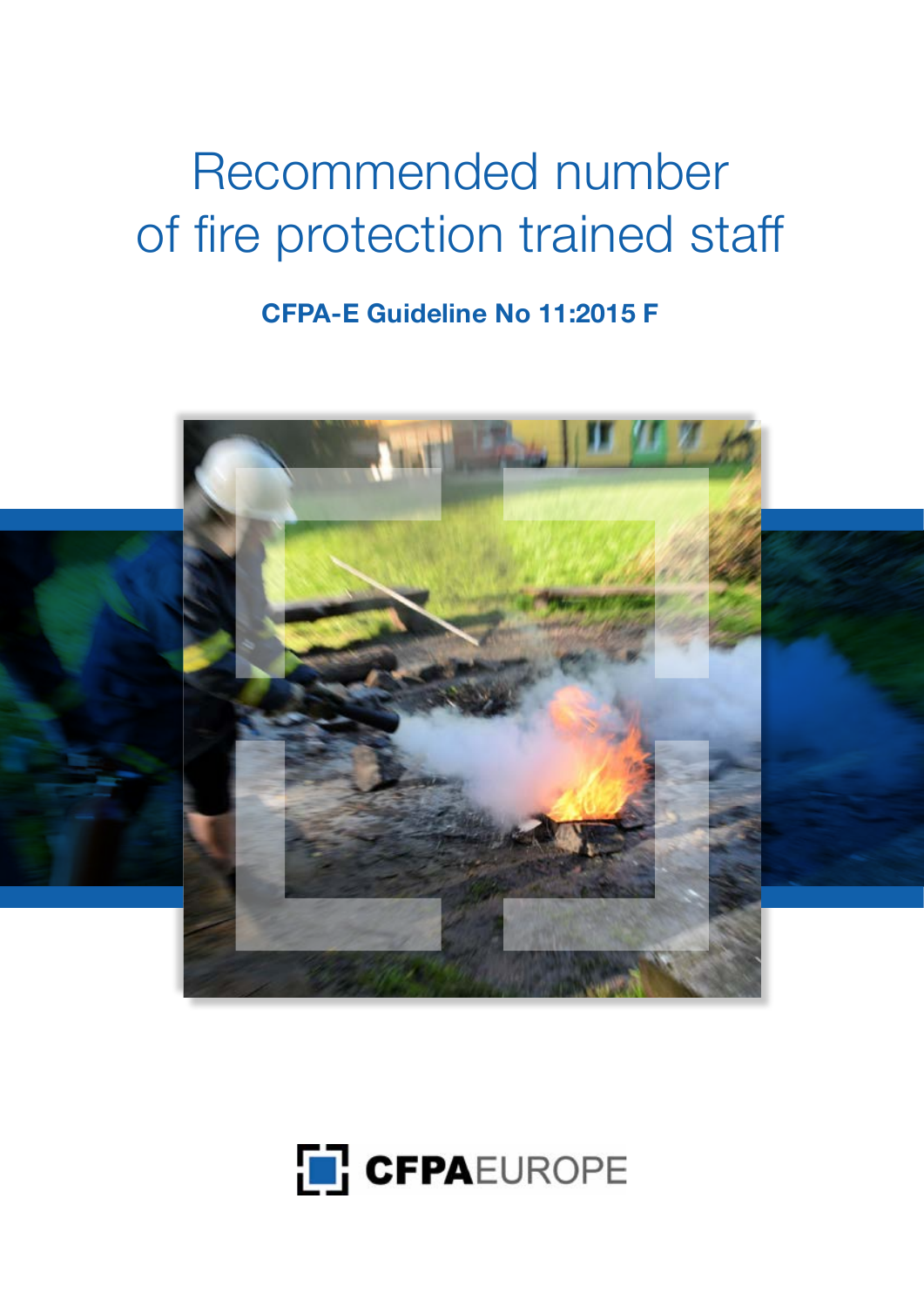

#### **FOREWORD**

The European fire protection associations have decided to produce common guidelines in order to achieve similar interpretation in European countries and to give examples of acceptable solutions, concepts and models. The Confederation of Fire Protection Associations in Europe (CFPA E) has the aim to facilitate and support fire protection work in European countries.

The market imposes new demands for quality and safety. Today, fire protection forms an integral part of a modern strategy for survival and competitiveness.

This Guideline is primarily intended for those responsible for safety in companies and organisations. It is also addressed to the rescue services, consultants, safety companies and so on, so that, in the course of their work, they may be able to help companies and organisations to increase their levels of fire safety.

The proposal for this guideline came from VdS and the CFPA Europe Training Commission and the author is Michael Schnell from Germany.

This Guideline has been compiled by Guidelines Commission and adopted by all fire protection associations in the Confederation of Fire Protection Associations Europe.

These guidelines reflect best practice developed by the countries of CFPA Europe. Where the guidelines and national requirement conflict, national requirements must apply.

Copenhagen, April 2015 Madrid, April 2015 CFPA Europe CFPA Europe CFPA Europe CFPA Europe Commission

Chairman Chairman

Jesper Ditlev **Miguel Vidueira** Miguel Vidueira

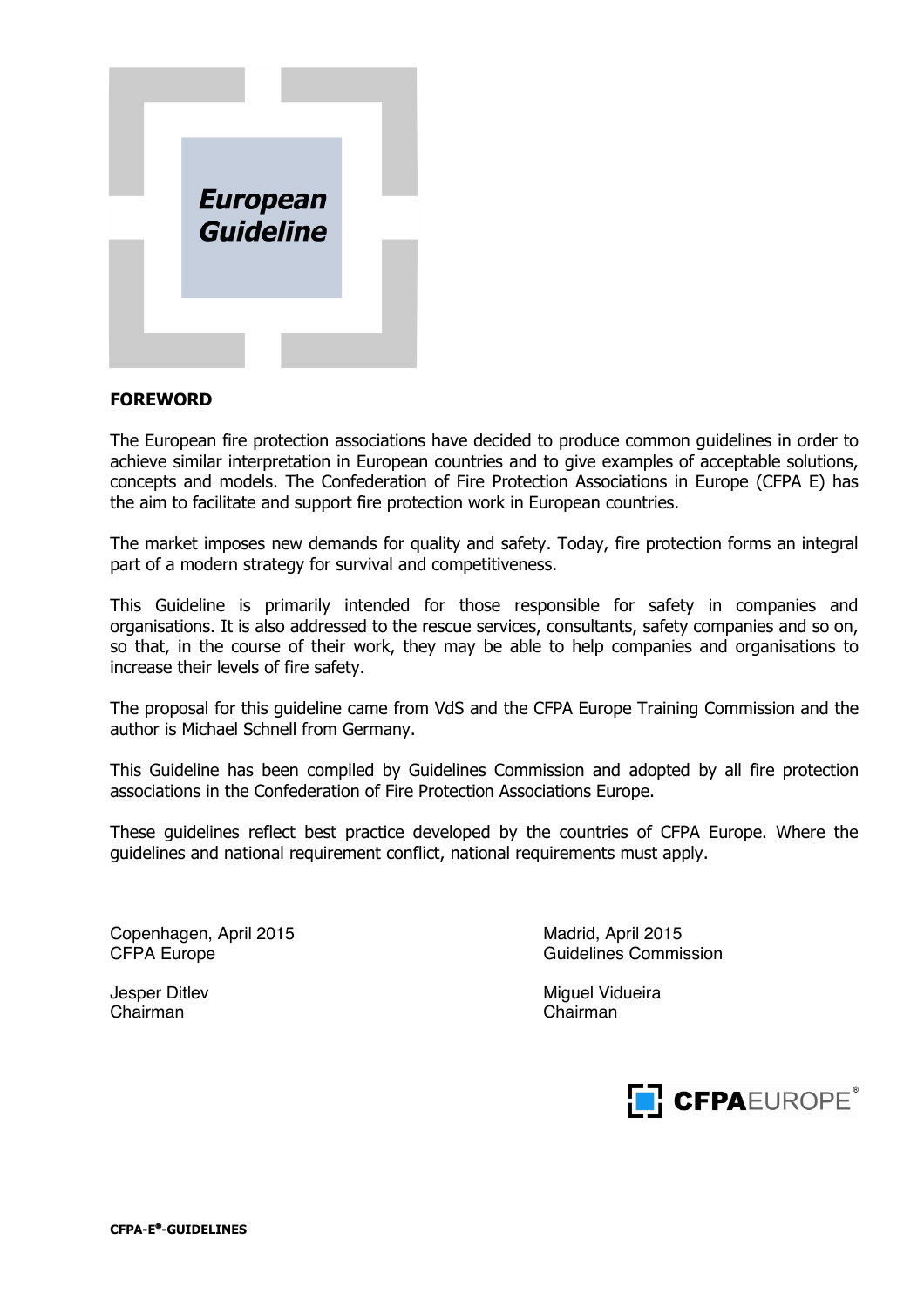

## **CONTENTS**

| $\overline{2}$ |       |  |  |  |
|----------------|-------|--|--|--|
| 3              |       |  |  |  |
|                | 3.1   |  |  |  |
|                |       |  |  |  |
|                | 3.1.2 |  |  |  |
|                | 3.1.3 |  |  |  |
|                | 3.1.4 |  |  |  |
|                |       |  |  |  |
|                | 3.1.6 |  |  |  |
|                | 3.1.7 |  |  |  |
|                |       |  |  |  |
| $\overline{4}$ |       |  |  |  |
| 5              |       |  |  |  |
| 6              |       |  |  |  |
|                |       |  |  |  |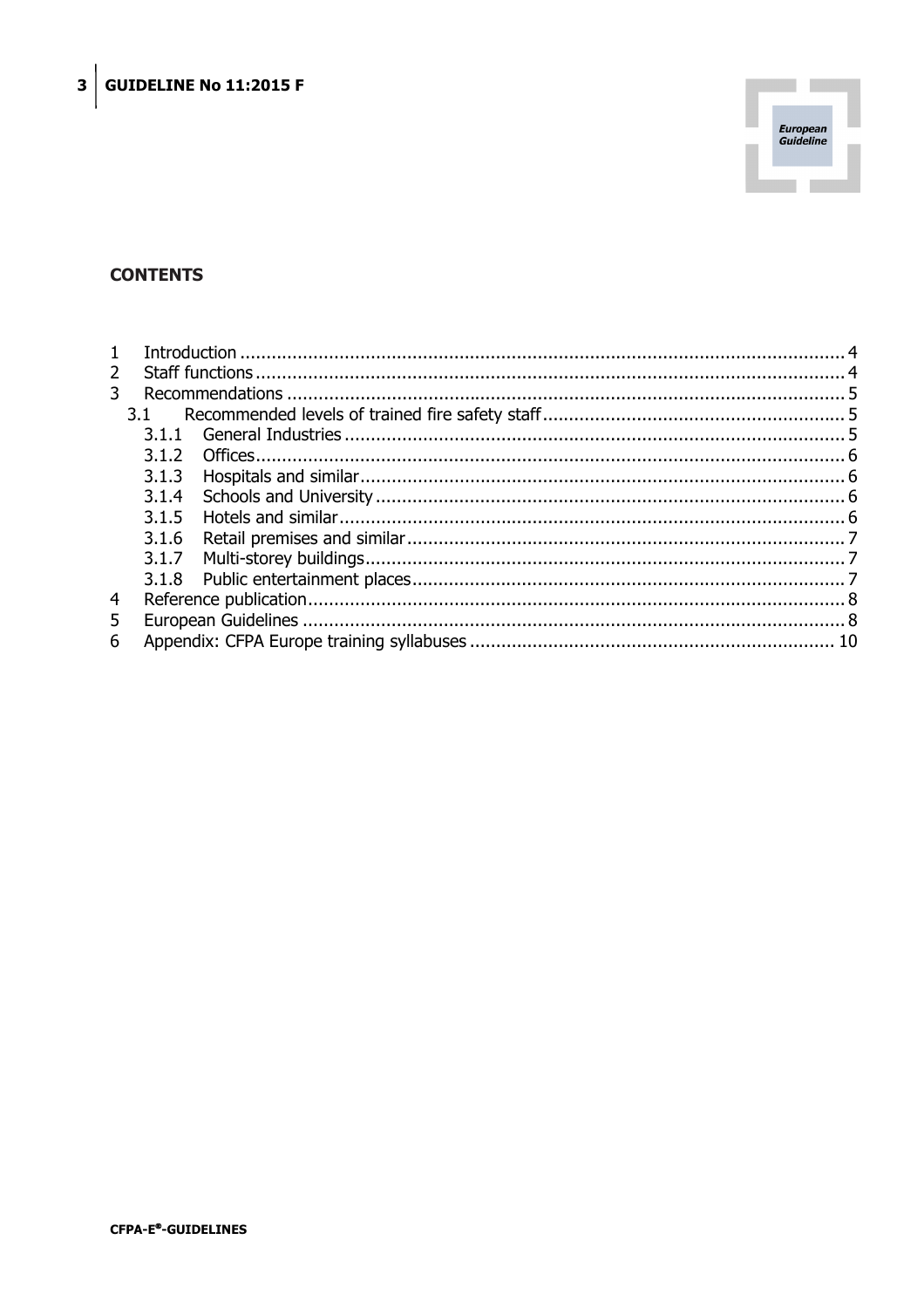

# **1 Introduction**

Well designed fire protection forms an integral part of a modern company's strategy for survival and competitiveness. In all companies it is important to have a high level of fire safety and fire prevention. Many companies and organisations have established Internal Fire Protection Control in order to identify pinpoint risks, set up goals, organise, train, check, document, monitor and protect their business in a systematic manner.

To ensure that fire safety in a company is of the highest standard it is necessary to have staff members who have been trained in the work and are qualified to assume the responsibility. Some businesses have their own fire brigades, with well trained staff but in most companies there is a need to train persons to perform the various roles in fire safety management.

This Guideline specifies different levels of training and also makes recommendations about how many persons in a company should have those levels training. There exists an earlier CFPA Europe Guideline, Internal Fire Protection Control (No. 1:2015 F).

## **2 Staff functions**

In the next section a variety of training courses are mentioned. These courses are described in the appendix to this Guideline.

It is recommended that, depending on knowledge level, a company appoints staff to fill one or more of the following functions:

- Fire Warden
- Fire Safety Manager
- Fire Protection Manager
- Fire Safety Co-ordinator

The Fire Safety Co-ordinator is the person that should report directly to the Management Committee of the company. The functions are related to each other in the following way.

Fire Safety Co-ordinator ↓ Fire Protection Manager ↓ Fire Safety Manager ↓ Fire Warden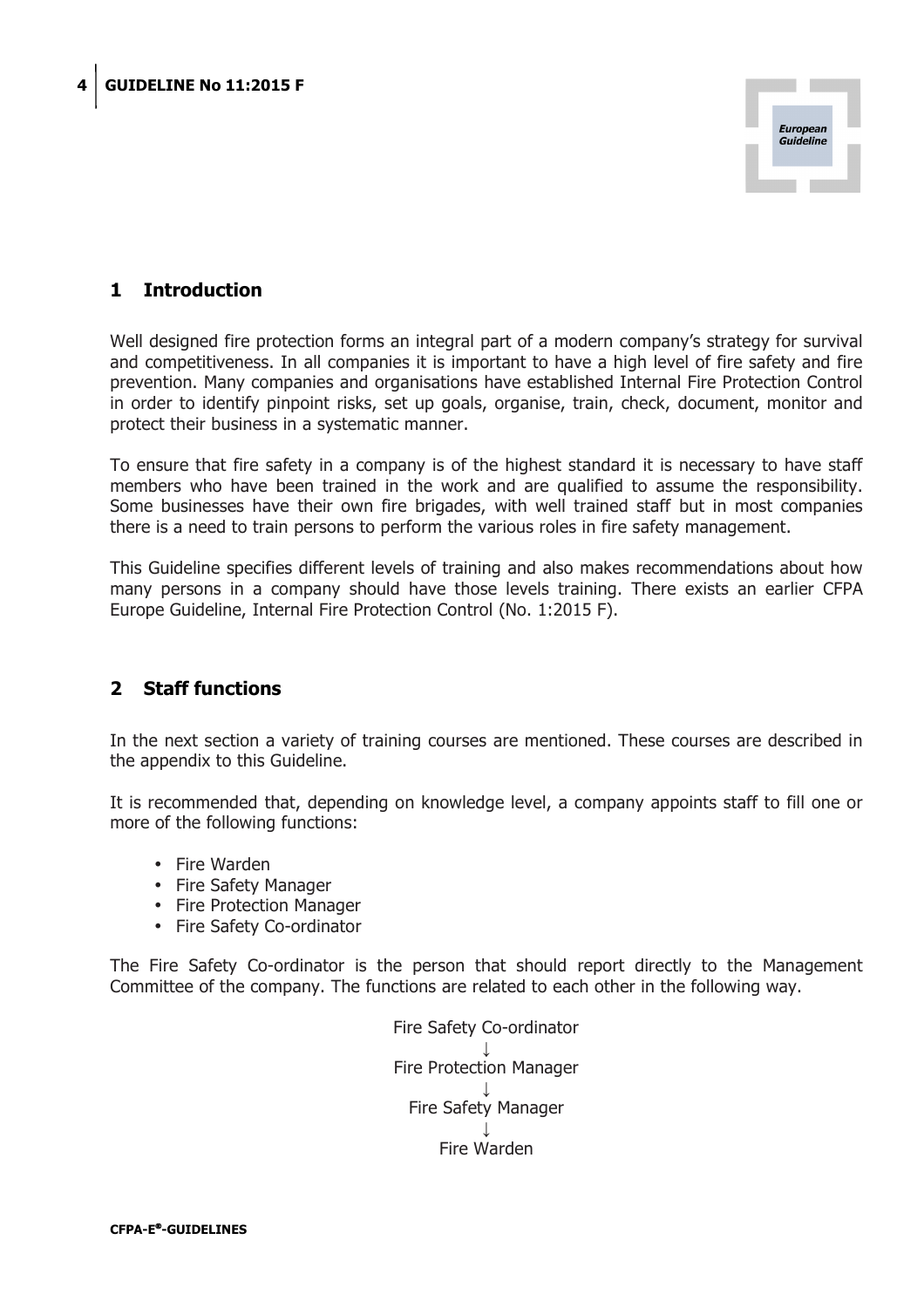

# **3 Recommendations**

In organisations without a professional, on-site fire brigade there is a need to appoint staff to organise and maintain the necessary level of fire protection.

One such person, should have, as an important task, responsibility for making recommendations to management, identifying weak points in fire protection and contriving to management, remedy dangerous situations. In the past when management made such appointments, training was often not considered necessary. In a modern plant such persons require appropriate training in order to be able to manage fire safety in a better and more efficient manner.

CFPA Europe has established four appropriate fire training for such purposes:

Basic Fire Fighting and Fire Prevention (1 day) Principles of Fire Safety at Work (3 - 5 days) Fire Safety at Technical Cycle (100 hours) Fire Safety at Management Cycle

For more detail information, see appendix (page 10)

#### **3.1 Recommended levels of trained fire safety staff**

In excess of the use-specific recommendations in the following sections, it may in individual cases be useful to train an even higher number of fire ward according to the site-related hazards and risk assessment, particularly at increased and higher level of fire risks. These risks can be characterized by e. g. the presence of many persons that aren't familiar with the area, persons with reduced mobility and large spatial extension of the workplace.

#### **3.1.1 General Industries**

| Level of qualification  | Level of fire risk |         |                 |        |                 |        |        |         |        |
|-------------------------|--------------------|---------|-----------------|--------|-----------------|--------|--------|---------|--------|
|                         | $High***$          |         | Medium $***$    |        | $low***$        |        |        |         |        |
|                         | Number of staff    |         | Number of staff |        | Number of staff |        |        |         |        |
|                         | < 100              | 100-500 | >500            | < 100  | 100-500         | >500   | < 100  | 100-500 | >500   |
| Fire Safety Coordinator |                    |         |                 |        |                 |        |        |         |        |
| Fire Protection         |                    |         |                 |        |                 |        |        |         |        |
| Manager                 |                    |         |                 |        |                 |        |        |         |        |
| Fire Safety Manager     | $\ast$             | $\ast$  | $\ast$          | $\ast$ | $\ast$          | $\ast$ | $\ast$ | $\ast$  | $\ast$ |
| Fire Warden **          | 10%                | 10%     | 10%             | 5%     | 5%              | 5%     | 2%     | 1%      | $1\%$  |

\* To be assesed by the Fire Protection Manager or the Fire Safety Coordinator in relation to the level and type of risk \*\* Percentages by fire sections and by shift, with a minimum of 2 persons.

\*\*\* Level of fire risk: determined in accordance with national regulations, standards and practice.

10% means 10% of the number of staff per fire section and per shift.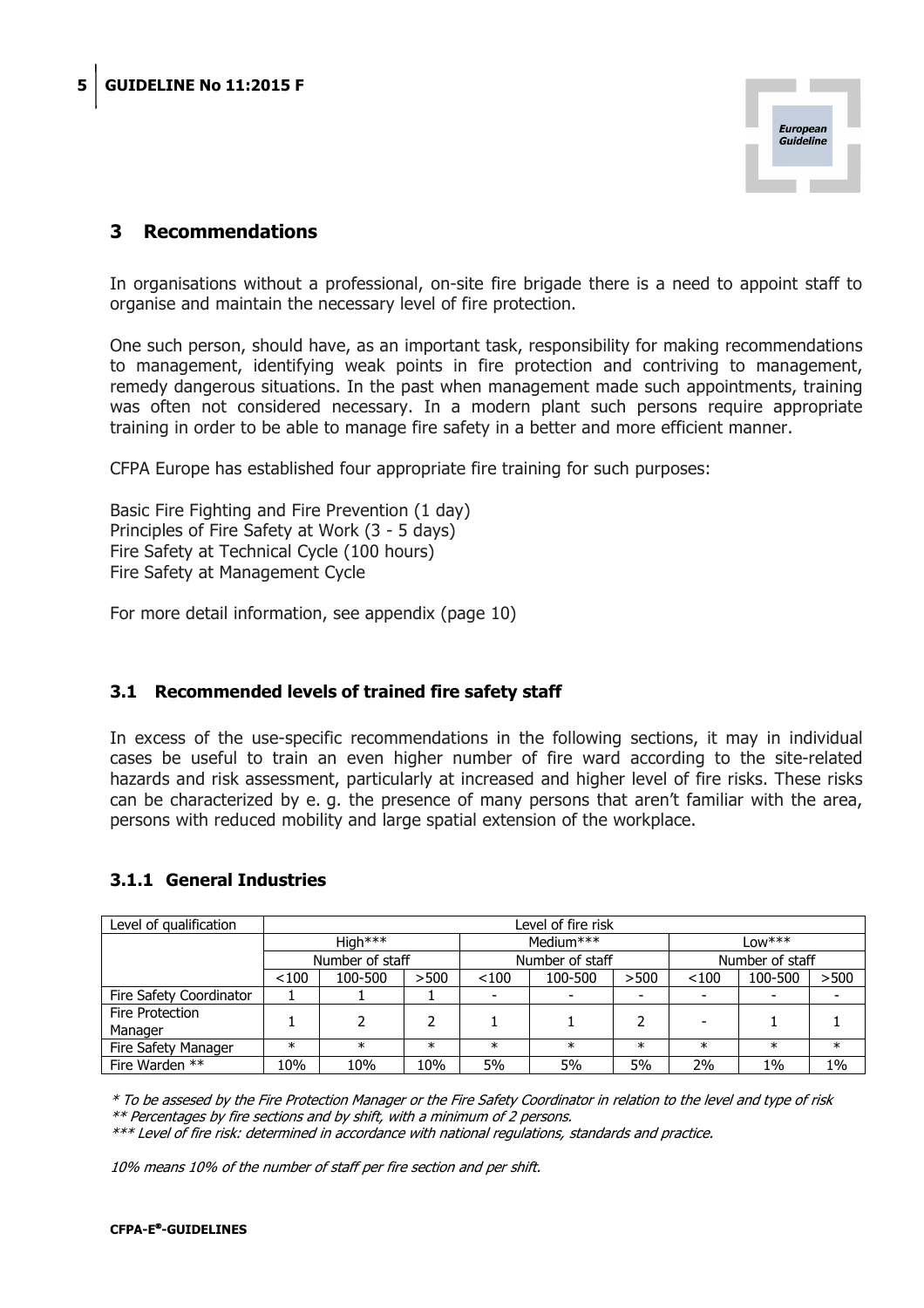

## **3.1.2 Offices**

| Level of qualification  | Number of persons and staff |                                      |      |  |
|-------------------------|-----------------------------|--------------------------------------|------|--|
|                         | >500                        | 100-500                              | <100 |  |
| Fire Protection Manager |                             |                                      |      |  |
| Fire Safety Manager     |                             |                                      |      |  |
| Fire Warden             |                             | 2% with a minimum of 2 persons/floor |      |  |

\* Numbers to be decided by the Fire Protection Manager or the Fire Safety Coordinator and t be dependent upon the nature and scale of the specific risks.

## **3.1.3 Hospitals and similar**

| Level of qualification  | Number of beds |                                                |     |  |
|-------------------------|----------------|------------------------------------------------|-----|--|
|                         | >250           | 50-250                                         | <50 |  |
| Fire Safety Coordinator |                |                                                |     |  |
| Fire Protection Manager |                |                                                |     |  |
| Fire Safety Manager     |                |                                                |     |  |
| Fire Warden             |                | 2% with a minimum of 2 persons/floor and shift |     |  |

\* Numbers to be decided by the Fire Protection Manager or the Fire Safety Coordinator and to be dependent upon the nature and scale of the risks present.

## **3.1.4 Schools and University**

| Level of qualification  | Number of people |                                          |      |  |
|-------------------------|------------------|------------------------------------------|------|--|
|                         | >2000            | 500-2000                                 | <500 |  |
| Fire Protection Manager |                  |                                          |      |  |
| Fire Safety Manager     |                  |                                          |      |  |
| Fire Warden             |                  | 0,2% with a minimum of 1 person/building |      |  |

Fire Safety Coordinator is required for University with more than 5000 people.

Fire Safety Manager is required for college dormitories; some complex school buildings can be considered as hospitals/hotels.

\* Numbers to be decided by the Fire Protection Manager or the Fire Safety Coordinator.

## **3.1.5 Hotels and similar**

| Level of qualification  | Number of beds                                |        |     |  |
|-------------------------|-----------------------------------------------|--------|-----|--|
|                         | >200                                          | 50-200 | <50 |  |
| Fire Safety Coordinator | Chain of hotel: 1 level A for the headquarter |        |     |  |
| Fire Protection Manager |                                               |        |     |  |
| Fire Safety Manager     |                                               |        |     |  |
| Fire Warden             | 1% with a minimum of 2 persons                |        |     |  |

\* Numbers to be decided by the Fire Protection Manager or the Fire Safety Coordinator and to be dependent upon the nature and scale of the risks.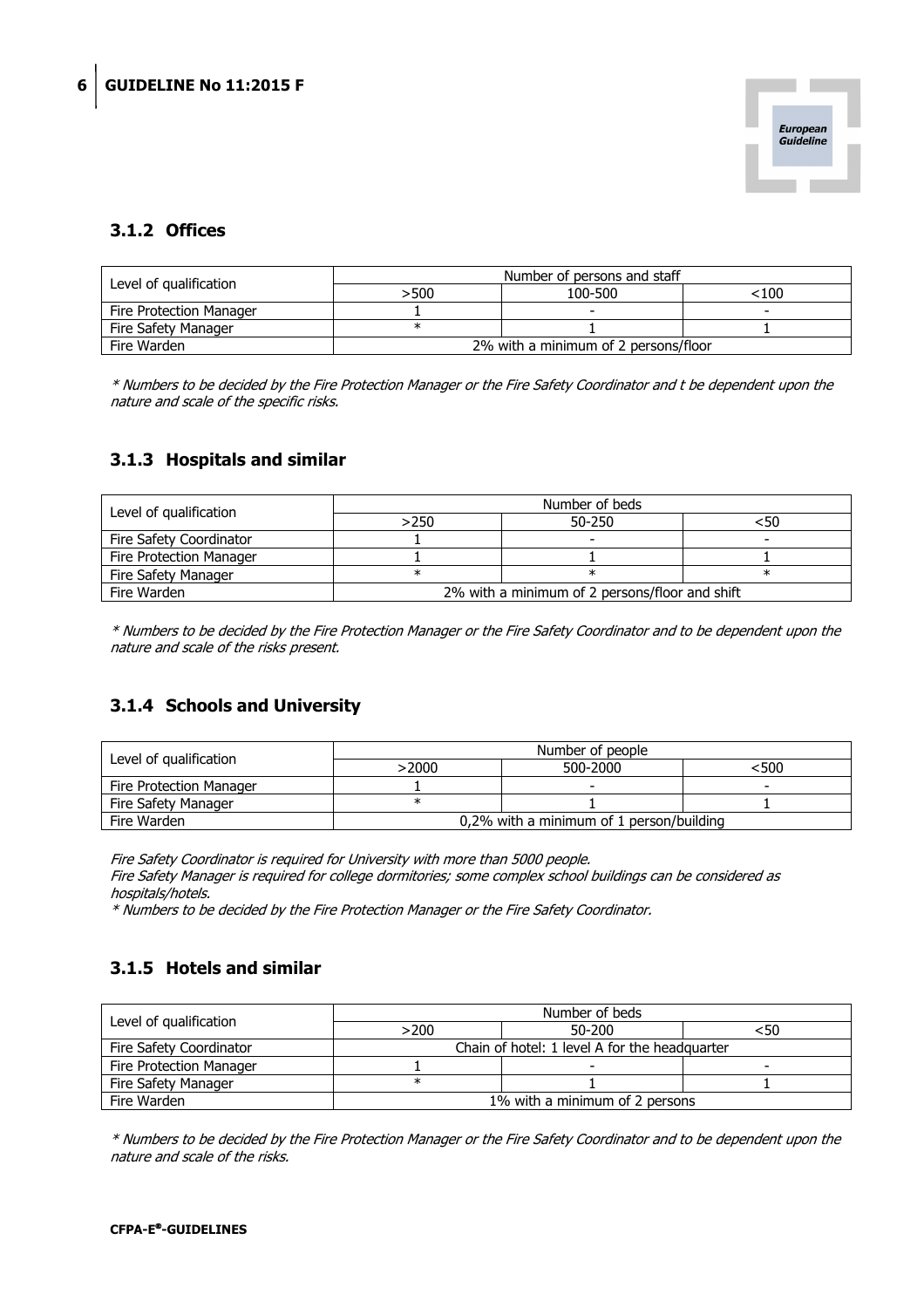

## **3.1.6 Retail premises and similar**

| Level of qualification  | Number of people     |                                    |                          |  |
|-------------------------|----------------------|------------------------------------|--------------------------|--|
|                         | >5000                | 1500-5000                          | < 1500                   |  |
| Fire Safety Coordinator |                      | Chain of stores: 1 at headquarters |                          |  |
| Fire Protection Manager |                      |                                    | $\overline{\phantom{a}}$ |  |
| Fire Safety Manager     | $\ast$               |                                    |                          |  |
| Fire Warden             | 0,1% with minimum of | 0,1% with minimum of 2             | 0,1% with minimum of     |  |
|                         | 5 persons/floor      | persons/floor                      | 2 persons/floor          |  |

\* Numbers to be decided by the Fire Protection Manager or the Fire Safety Coordinator and to be dependent upon the nature and scale of the risks.

## **3.1.7 Multi-storey buildings**

| Level of qualification  | Number of people     |                                        |                      |  |
|-------------------------|----------------------|----------------------------------------|----------------------|--|
|                         | >5000                | 1500-5000                              | $<$ 1500             |  |
| Fire Safety Coordinator |                      | Chain of stores: 1 for the headquarter |                      |  |
| Fire Protection Manager |                      |                                        |                      |  |
| Fire Safety Manager     |                      |                                        |                      |  |
| Fire Warden             | 0,1% with minimum of | 0,1% with minimum of 2                 | 0,1% with minimum of |  |
|                         | 5 persons/floor      | persons/floor                          | 2 persons/floor      |  |

\* Numbers to be decided by the Fire Protection Manager or the Fire Safety Coordinator and to be dependent upon the nature and scale of the risks.

#### **3.1.8 Public entertainment places**

| Level of qualification  | Number of people                                   |           |       |  |
|-------------------------|----------------------------------------------------|-----------|-------|--|
|                         | >3000                                              | 1500-3000 | <1500 |  |
| Fire Safety Coordinator | 1 at headquarters                                  |           |       |  |
| Fire Protection Manager |                                                    |           | -     |  |
| Fire Safety Manager     |                                                    |           |       |  |
| Fire Warden             | 0,1% of people present with a minimum of 2 persons |           |       |  |

\* Numbers to be decided by the Fire Protection Manager or the Fire Safety Coordinator.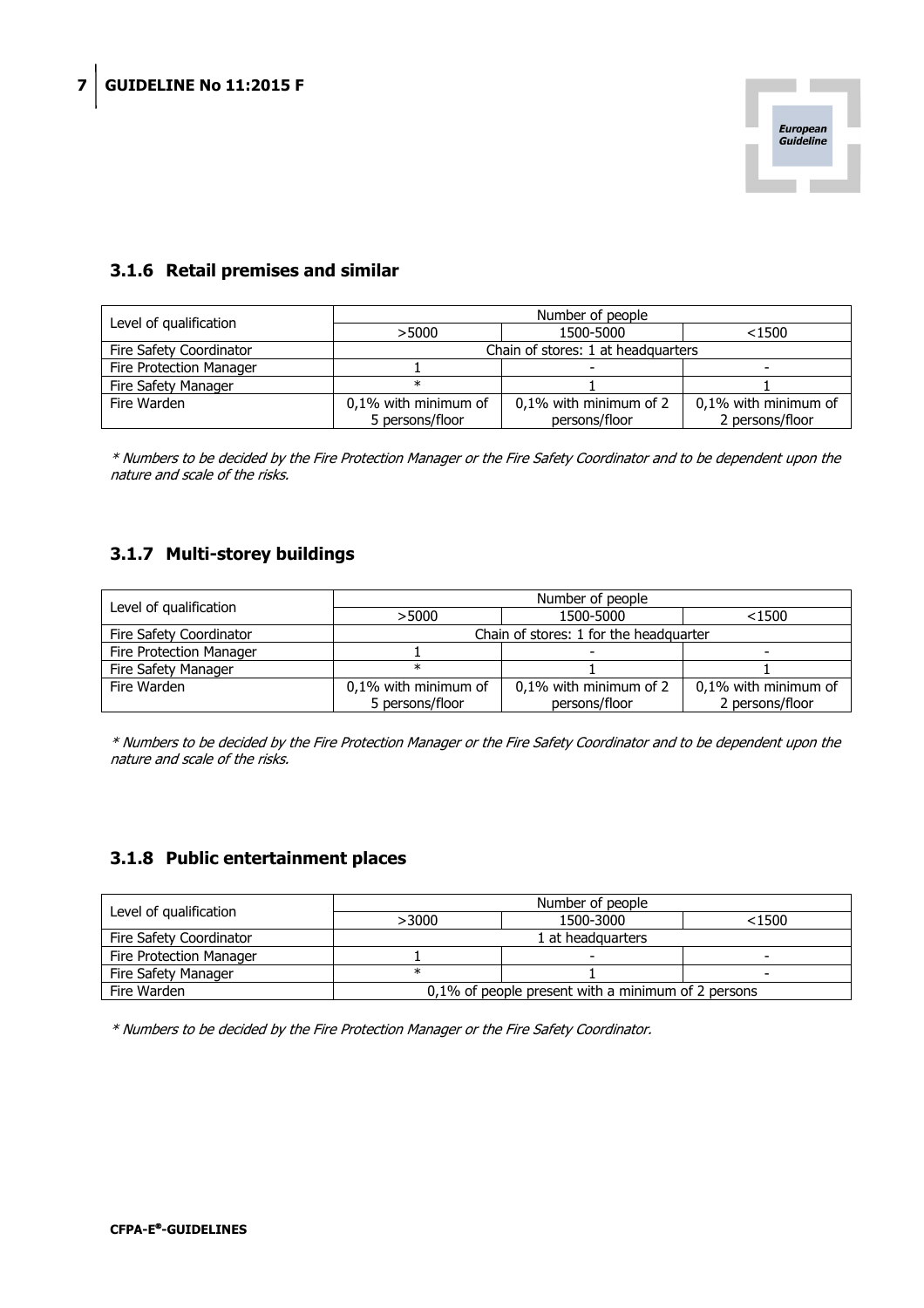

CFPA Europe – Fire Prevention and Security Training

# **5 European Guidelines**

| Fire                      |                           |                                                                                  |
|---------------------------|---------------------------|----------------------------------------------------------------------------------|
| Guideline No.             |                           | 1:2015 F - Fire protection management system                                     |
| Guideline No.             |                           | 2:2013 F - Panic & emergency exit devices                                        |
| Guideline No.             |                           | 3:2011 F - Certification of thermographers                                       |
| Guideline No.             | $4:2010 F -$              | Introduction to qualitative fire risk assessment                                 |
| Guideline No.             | $5:2003 F -$              | Guidance signs, emergency lighting and general lighting                          |
| Guideline No.             | $6:2011 F -$              | Fire safety in care homes for the elderly                                        |
|                           | Guideline No. 7:2011 F -  | Safety distance between waste containers and buildings                           |
|                           | Guideline No. 8:2004 F -  | Preventing arson $-$ information to young people                                 |
|                           | Guideline No. 9:2012 F -  | Fire safety in restaurants                                                       |
| Guideline No. 10:2008 F - |                           | Smoke alarms in the home                                                         |
|                           | Guideline No. 11:2015 F - | Recommended numbers of fire protection trained staff                             |
| Guideline No. 12:2012 F - |                           | Fire safety basics for hot work operatives                                       |
| Guideline No. 13:2015 F - |                           | Fire protection documentation                                                    |
| Guideline No. 14:2007 F - |                           | Fire protection in information technology facilities                             |
| Guideline No. 15:2012 F - |                           | Fire safety in guest harbours and marinas                                        |
| Guideline No. 16:2008 F - |                           | Fire protection in offices                                                       |
| Guideline No. 17:2015 F - |                           | Fire safety in farm buildings                                                    |
| Guideline No. 18:2013 F - |                           | Fire protection on chemical manufacturing sites                                  |
| Guideline No. 19:2009 F - |                           | Fire safety engineering concerning evacuation from buildings                     |
| Guideline No. 20:2012 F - |                           | Fire safety in camping sites                                                     |
| Guideline No. 21:2012 F - |                           | Fire prevention on construction sites                                            |
| Guideline No. 22:2012 F - |                           | Wind turbines $-$ Fire protection guideline                                      |
| Guideline No. 23:2010 F - |                           | Securing the operational readiness of fire control system                        |
| Guideline No. 24:2010 F - |                           | Fire safe homes                                                                  |
| Guideline No. 25:2010 F - |                           | Emergency plan                                                                   |
|                           | Guideline No. 26:2010 F - | Fire protection of temporary buildings on construction sites                     |
|                           | Guideline No. 27:2011 F - | Fire safety in apartment buildings                                               |
| Guideline No. 28:2012 F - |                           | Fire safety in laboratories                                                      |
| Guideline No. 29:2013 F - |                           | Protection of paintings: Transport, exhibition and storage                       |
| Guideline No. 30:2013 F - |                           | Managing fire safety in historical buildings                                     |
| Guideline No. 31:2013 F - |                           | Protection against self-ignition and explosions in handling and                  |
|                           |                           | storage of silage and fodder in farms                                            |
| Guideline No. 32:2014 F - |                           | Treatment and storage of waste and combustible secondary raw<br><b>Materials</b> |
|                           |                           | Guideline No. 33:2015 F - Evacuation of people with disabilities                 |
|                           | Guideline No. 34:2015 F - | Fire safety measures with emergency power supplies.                              |
|                           |                           |                                                                                  |

**European<br>Guideline**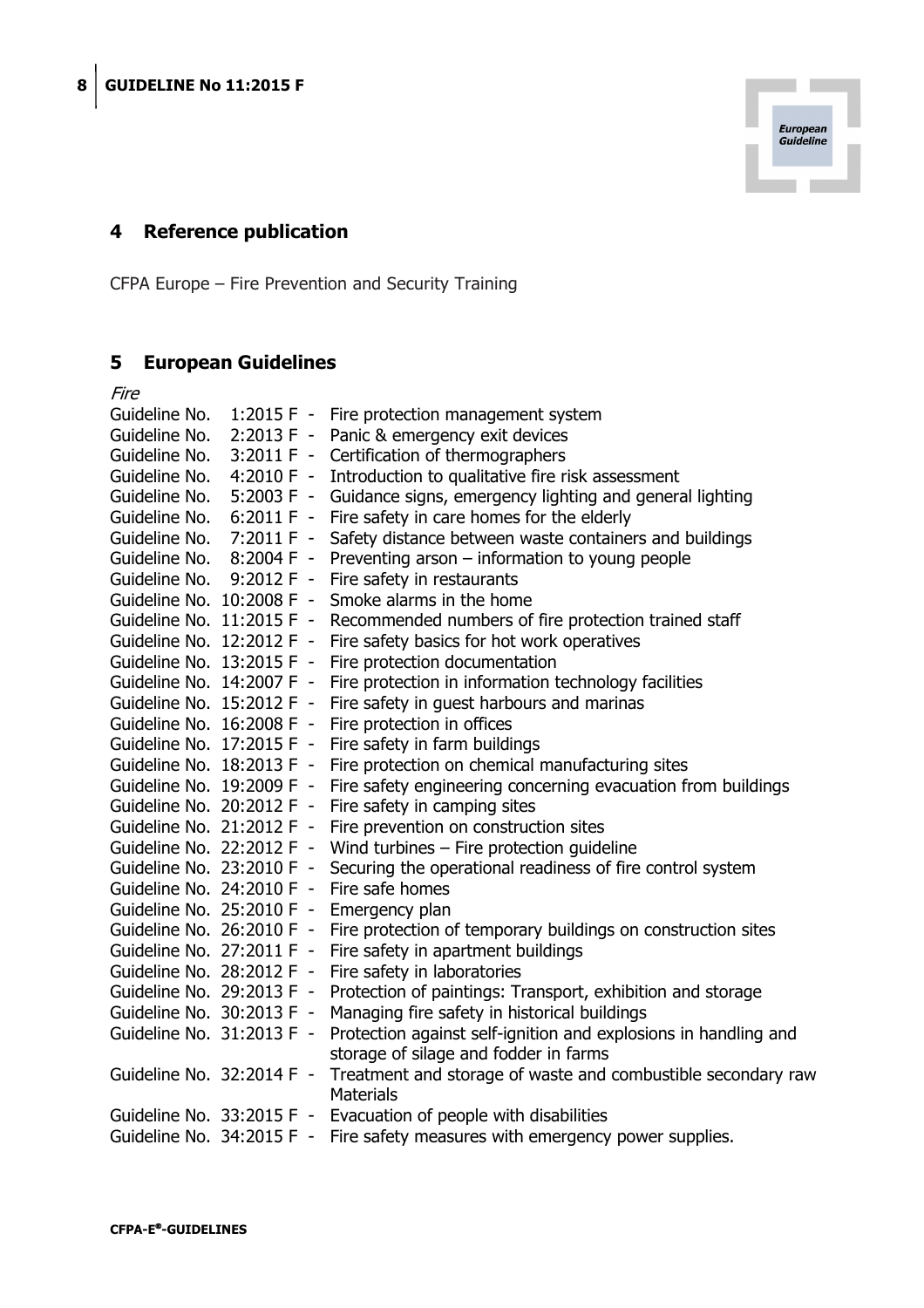

| Natural hazards          |                                          |                                                                     |
|--------------------------|------------------------------------------|---------------------------------------------------------------------|
| Guideline No.            | $1:2012 N -$                             | Protection against flood                                            |
| Guideline No.            | 2:2013 N<br>$\overline{\phantom{a}}$     | Business Resilience $-$ An introduction to protecting your business |
| Guideline No.            | 3:2013 N<br>$\overline{\phantom{0}}$     | Protection of buildings against wind damage                         |
| Guideline No.            | 4:2013 N<br>$\qquad \qquad \blacksquare$ | Lightning protection                                                |
| Guideline No. 5:2014 N - |                                          | Managing heavy snow loads on roofs.                                 |
| Security                 |                                          |                                                                     |
| Guideline No.            |                                          | 1:2010 S - Arson document                                           |
| Guideline No.            |                                          | 2:2010 S - Protection of empty buildings                            |
| Guideline No.            |                                          | 3:2010 S - Security system for empty buildings                      |
| Guideline No.            | $4:2010 S -$                             | Guidance on key holder selections and duties                        |
| Guideline No.            | $5:2012 S -$                             | Security guidelines for museums and showrooms.                      |
| Guideline No.            | $6:2014 S -$                             | Emergency exit doors in non-residential premises                    |
|                          |                                          |                                                                     |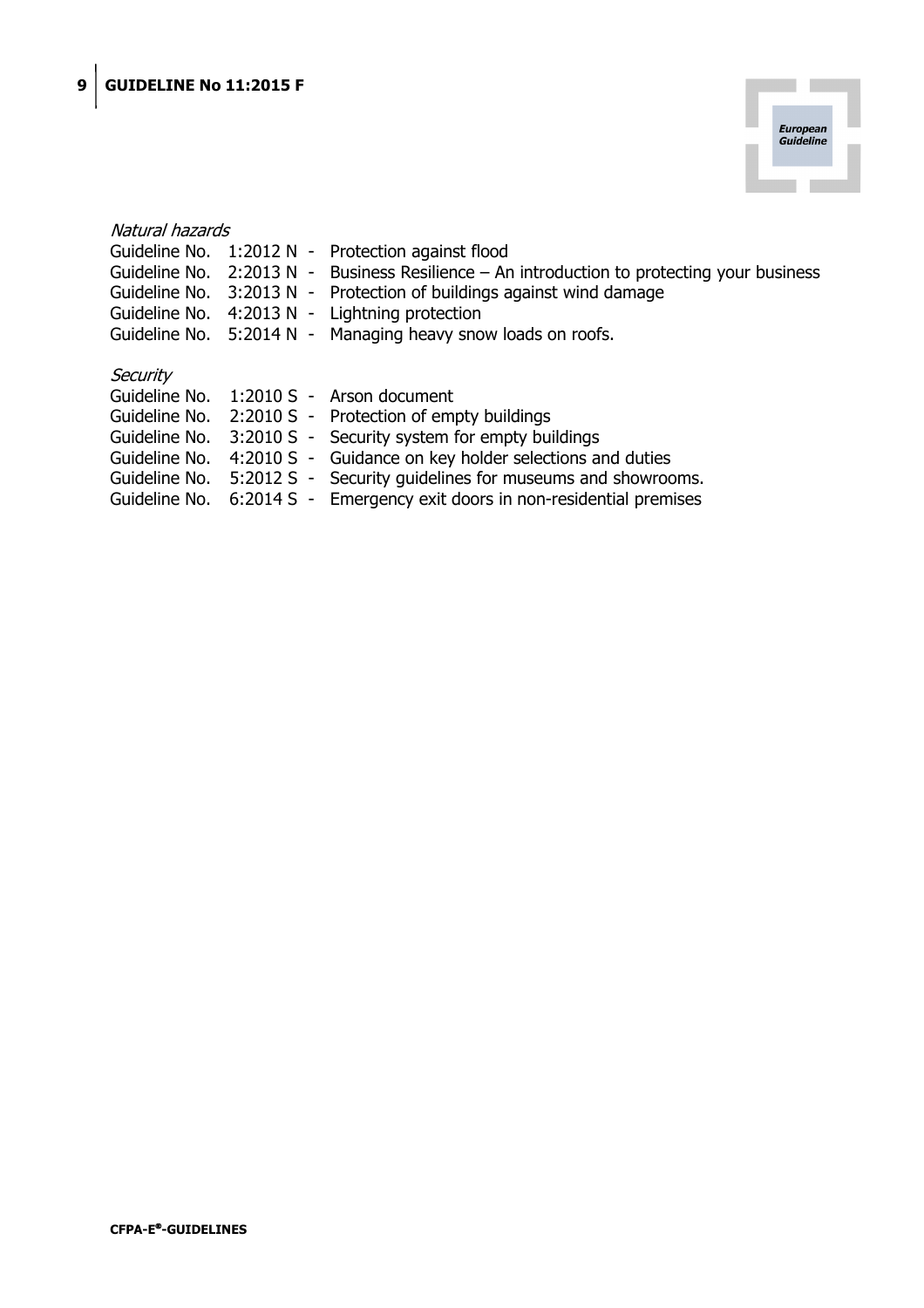

# **6 Appendix: CFPA Europe training syllabuses**

#### Basic Fire Fighting and Prevention (Fire Warden)

Duration: 1 day

Aim: To provide participants with greater awareness and understanding of the threat posed by fire, their personal responsibility in preventing an outbreak and the action to be taken should a fire occur.

Objectives: Students will be able to: execute their fire safety responsibilities; understand the nature of fire and how it spreads; have developed a greater awareness of hazards of fire; understand why emergency procedures are implemented; distinguish between the different types of extinguisher and the fires for which they are suited; tackle small fires with confidence. Programme: Fire statistics; Combustion principles; Hazard identification; Legislation; Evacuation principles; Specific responsibilities; Fire extinguishing – theory; Selection, actuation and operation of portable fire fighting equipment; Fire extinguishing – practical.

#### Principles of Fire Safety at Work (Fire Safety Manager)

Duration: 3-5 days

Aim: Upon successful completion of the course students will be able to assess fire risks, design emergency and evacuation plans, and organize and train fire fighting teams.

Objectives: To enable delegates to train and organise firefighting teams, assess the risk from fire in the workplace and assess and manage the residual risk in conjunction with their emergency plans.

Programme: Elements of legislation, rules, responsibilities; planning of fire protection and prevention systems; risk assessment; emergency plans, evacuation, means of escape; organisational aspects of fire protection; maintenance and control of fire fighting systems and equipment.

#### Fire Safety at Technical Cycle (Fire Protection Manager)

Duration: 100 hours (3 weeks)

Aim: To provide participants with technical knowledge of fire safety and fire protection systems and techniques in industrial and commercial premises.

Objectives: At the end of the course participants will be able to identify risks, understand how to control their causes and minimise the consequences, understand the scope, use and application of prevention and protection systems and techniques, and the regulations and standards that apply.

Programme: Regulations; Basic concepts; Construction; Energy; Design, control and maintenance of fire protection systems; Risk in industrial and commercial premises; Organisation; Application of lessons.